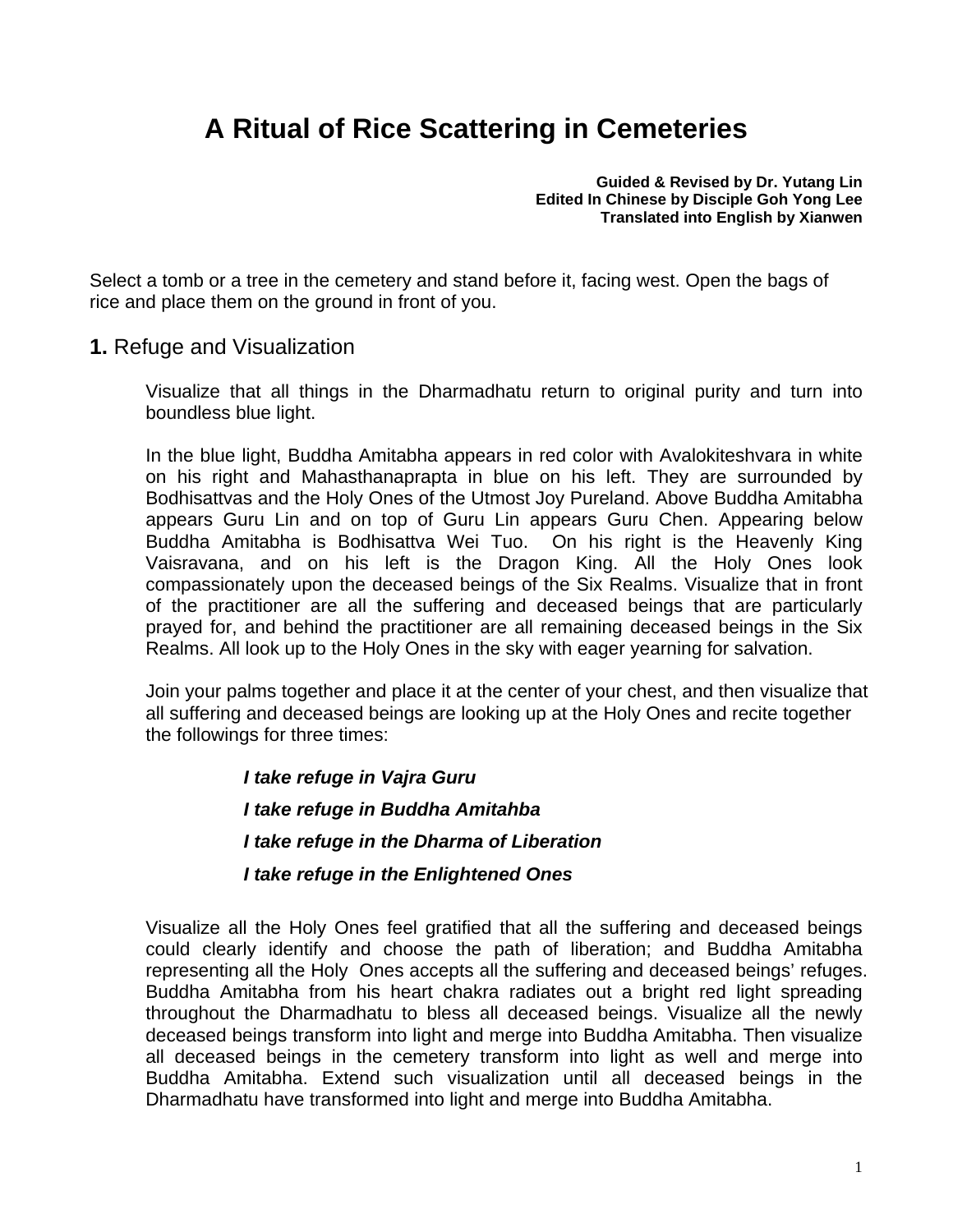#### 2. Poem: Learning from the Dead

*As I walk in the cemetery, I read the tombstones one by one; Although only a few lines each, To a careful eye they tell many stories.* 

*All the things that we worry about, fight for or accomplish, In the end are reduced to two dates of birth and death! When we live we are separated by status and households; When we die we come here to lie down side by side.* 

*The dead are my real teachers; They teach me through their eternal silence! A walk through the cemetery simply dissipates all my worries. The dead cleanse my mind by the vivid example of their existence!* 

*Suddenly I see that life could end at any moment! Once I realize that I am so close to death I am instantly free in life. Why bother to criticize or fight with others? Let me just be pure in mind and enjoy living!* 

*Anyone we come across is sure to be With us for only this moment! Let us be kind to each other And make life a merry-go-round!* 

*May all who are lost in the sorrows and worries of life, Wake up to the fact of the closeness of death! Once you see impermanence face to face, You will enjoy peace and freedom for life!*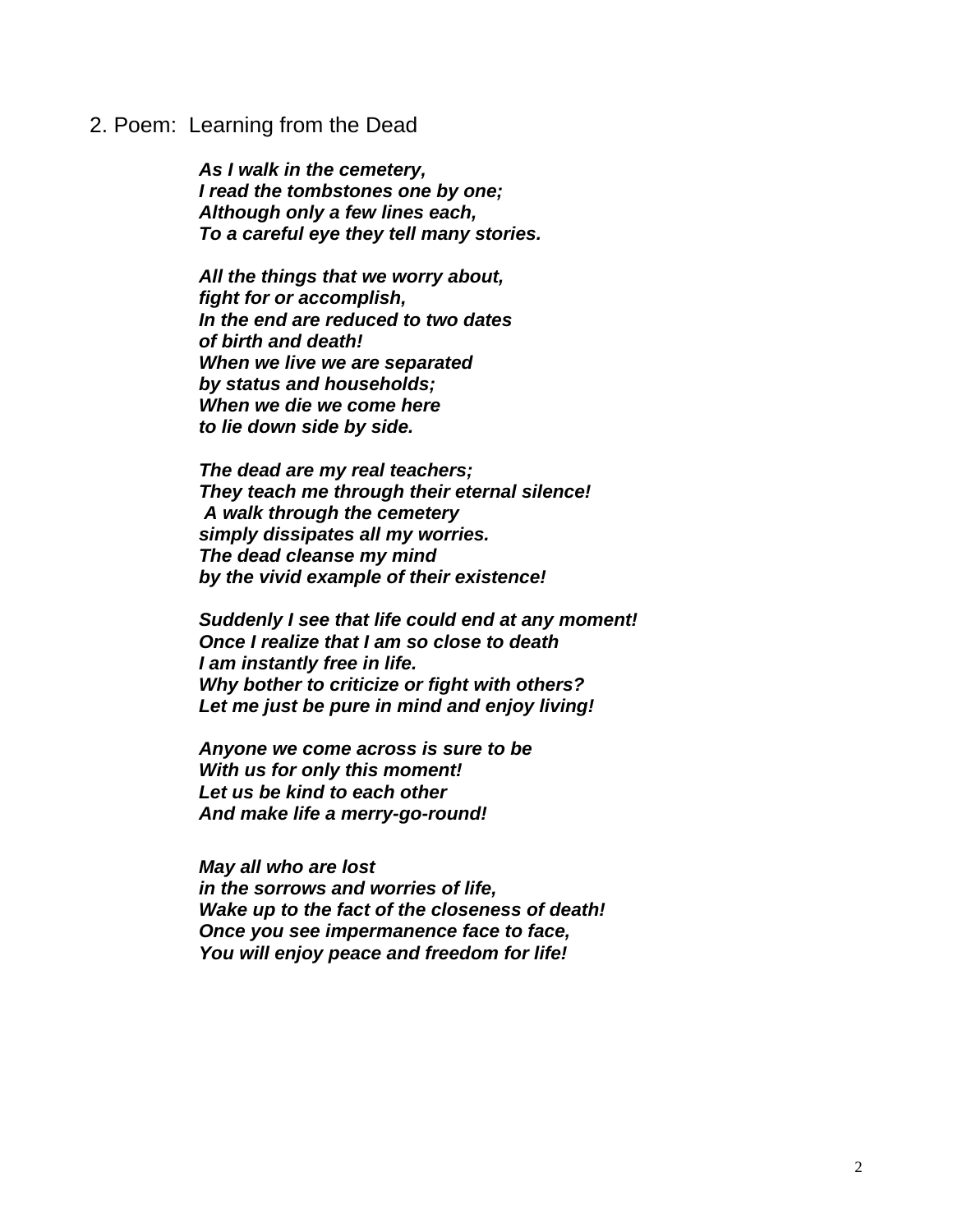### **3. Scattering the Rice**

Recite the name of Buddha Amitabha 108 times to bless the rice in front.

Each one present takes a small bag of blessed rice, and then scatters them at the tombs while walking through the cemetery to build Dharma connections with the deceased; at the same time visualize the blessing from Buddha Amitabha that turned the rice into blessed nectar showers on the cemetery ground. Also visualize that all deceased beings in the Dharmadhatu come to receive the blessed rice and immediately become liberated and gain rebirth in the Utmost Joy Pureland. When scattering the rice you may recite the Heart Mantra of Avalokiteshvara, **"OM MA NI PAD ME HUM"** until all rice are scattered.

#### **4. Burning the Mantra Sheets**

Then burn mantra sheets of **"Namo Amitabha Buddha"** and **"Om Ma Ni Pad Me Hum"** in Guru Lin's calligraphy, 6 each, to signify our intention of saving and liberating all beings in the Six Realms to the Pureland.

### **5. Mantra Recitation**

Recite the **"Mantra of Rebirth-in-Pureland"** 6 times to bless all the deceased beings in the Six Realms to take rebirth in the Pureland:

*Na Mo O Mi Duo Po Ye, Duo Tuo Qie Duo Ye, Duo Di Ye Tuo O Mi Li Duo Po Pi, O Mi Li Duo Xi Dan Po Pi, O Mi Li Duo Pi Jia Lan Di, O Mi Li Duo Pi Jia Lan Duo, Qie Mi Ni, Qie Qie No, Zhi Duo Qia Li Suo Po Ho* 

#### **6. Supplication for Blessing**

Recite the following stanza once:

*Eagerly wishing for salvation are the deceased beings in Dharmadhatu, Compassionate mercy of Guru Buddha spreads universally to all beings; Scattering rice over tombs to grant blessings of enlightened salvation, Buddha Amitabha arrives to lead all of you to Utmost Joy Pureland!*